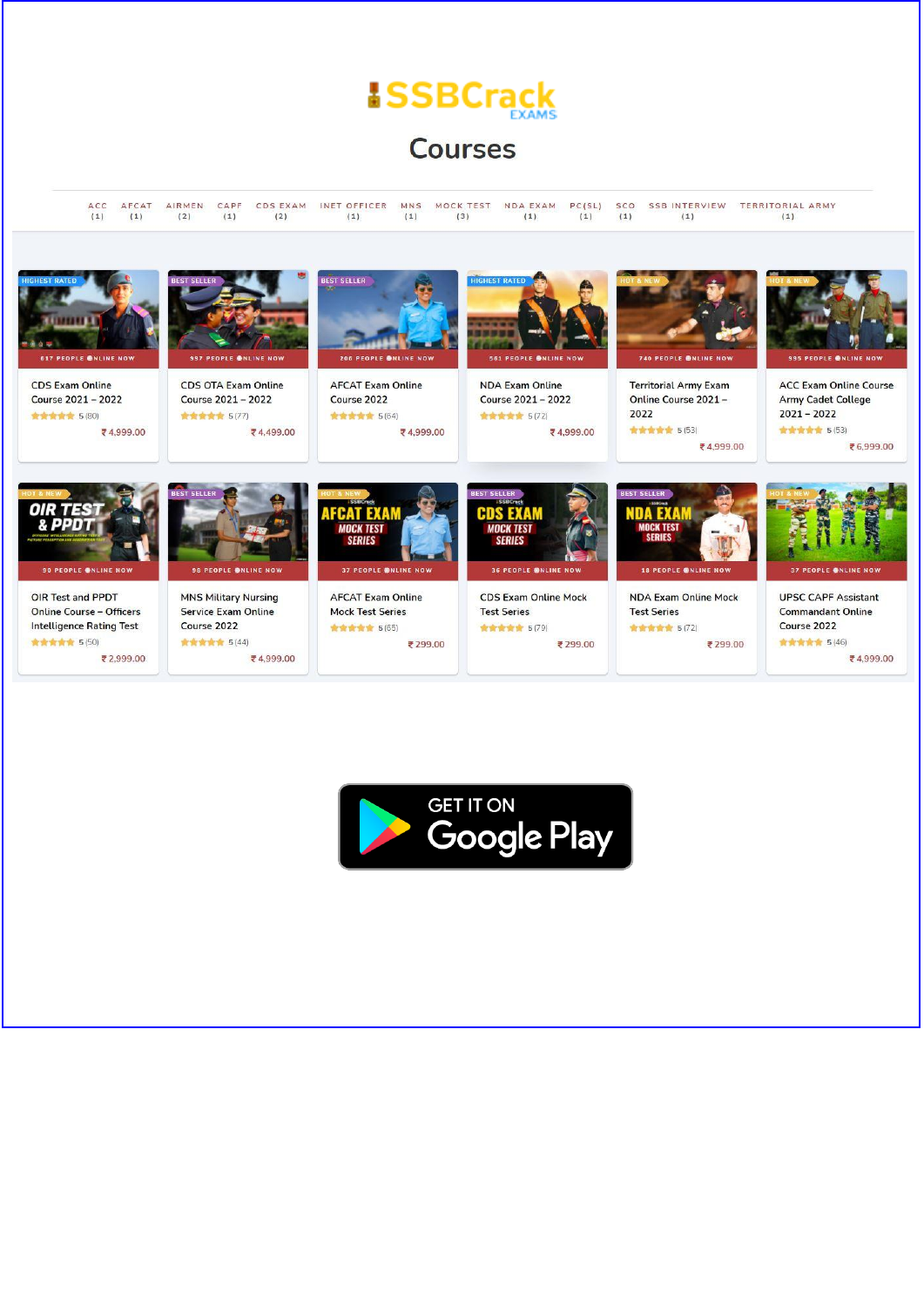

# **Daily Defence Current Affairs 21.01.2022**

## **Raksha Rajya Mantri Shri Ajay Bhatt inaugurates Virtual Museum hosted on Gallantry Awards portal**

- Raksha Rajya Mantri Shri Ajay Bhatt inaugurated an interactive Virtual Museum hosted by the Gallantry Awards portal on January 20, 2022. The Virtual Museum brings together the stories of commitment and sacrifice of the gallantry awards winners in an innovative and user-friendly format. It comprises a 3-D walkthrough experience, gallery building, lobby, wall of fame, tour of war memorials, war room, resource center, selfie booth and equipment display, etc.
- The Virtual Museum has been jointly developed by Ministry of Defence (MoD), Society of Indian Defence Manufacturers (SIDM), Ministry of Electronics & Information Technology, and Bhaskar Acharya National Institute for Space Applications and Geo-informatics, as part of 'Azadi ka Amrit Mahotsav' commemorating 75 years of Independence.



## **Brahmos Supersonic Cruise Missile, With Enhanced Capability, Successfully Test-fired**

• BrahMos supersonic cruise missile, with increased indigenous content and improved performance, was successfully test-fired from Integrated Test Range, Chandipur off the coast of Odisha on January 20, 2022. The launch was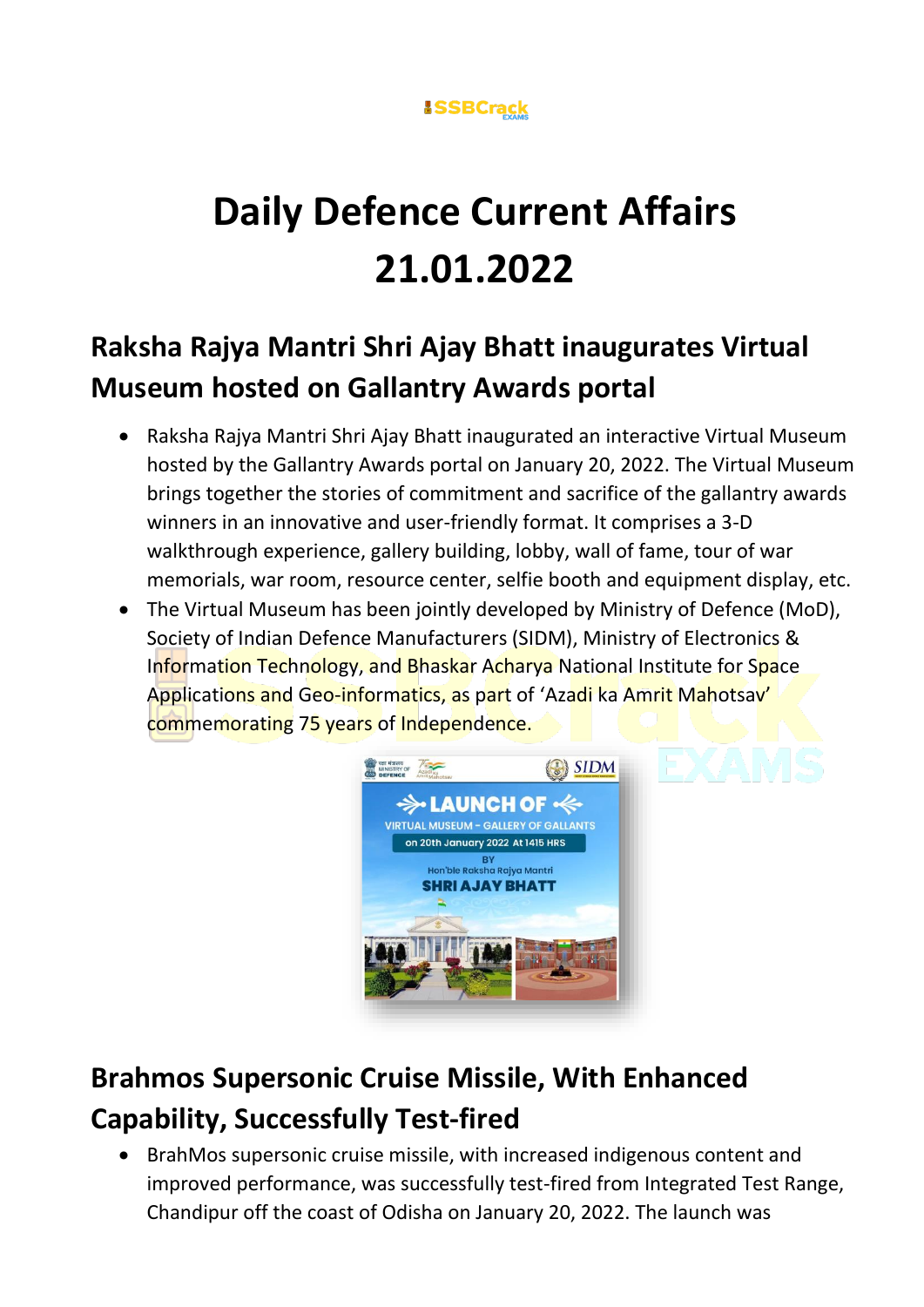

conducted by Brahmos Aerospace in close coordination with the teams of Defence Research and Development Organisation (DRDO).



### **Russia, China, And Iran to Hold Joint Naval Drill**

- China, Russia, and Iran will hold their joint naval drills on Friday, a public relations official from Iran's armed forces.
- The "2022 Marine Security Belt" joint drill will take place in the north of the Indian Ocean and is the third joint naval drill between the three countries.



## **Israel Signs \$3.4 bn Submarines Deal**

• Israel has agreed with Thyssenkrupp Marine Systems (German) to develop and produce three advanced submarines for the Israeli Navy in a deal worth 3 billion euros (\$3.4 billion).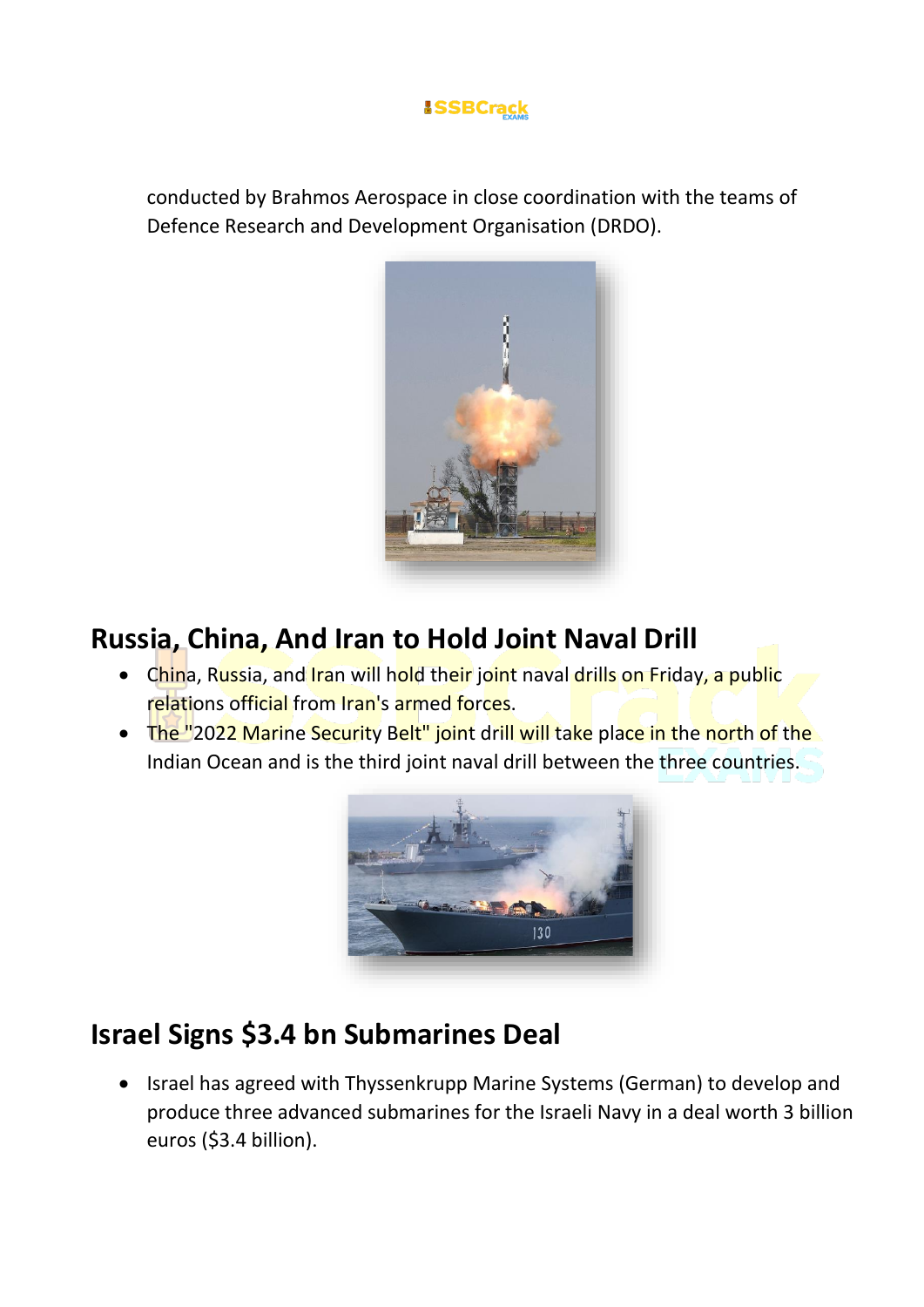• The first submarine will be delivered within nine years, according to the agreement, which also includes the construction of a training simulator in Israel and the supply of spare parts.



### **REVIEW QUESTIONS**

- **1. In which country Exercise PEACEFUL MISSION -2021 is being held?**
- A. United States
- B. Russia
- C. United Kingdom
- D. Australia **ANSWER: B**
- **2. With which country NATO had begun conducting Rapid Trident-2021 military exercise?**
- A. Belarus
- B. Japan
- C. Slovakia
- D. Ukraine **ANSWER: D**

#### **3. Defence Exercise 'Samudra Shakti' held b/w**

- A. India and Indonesia
- B. India and Nepal
- C. India and China
- D. India and Bhutan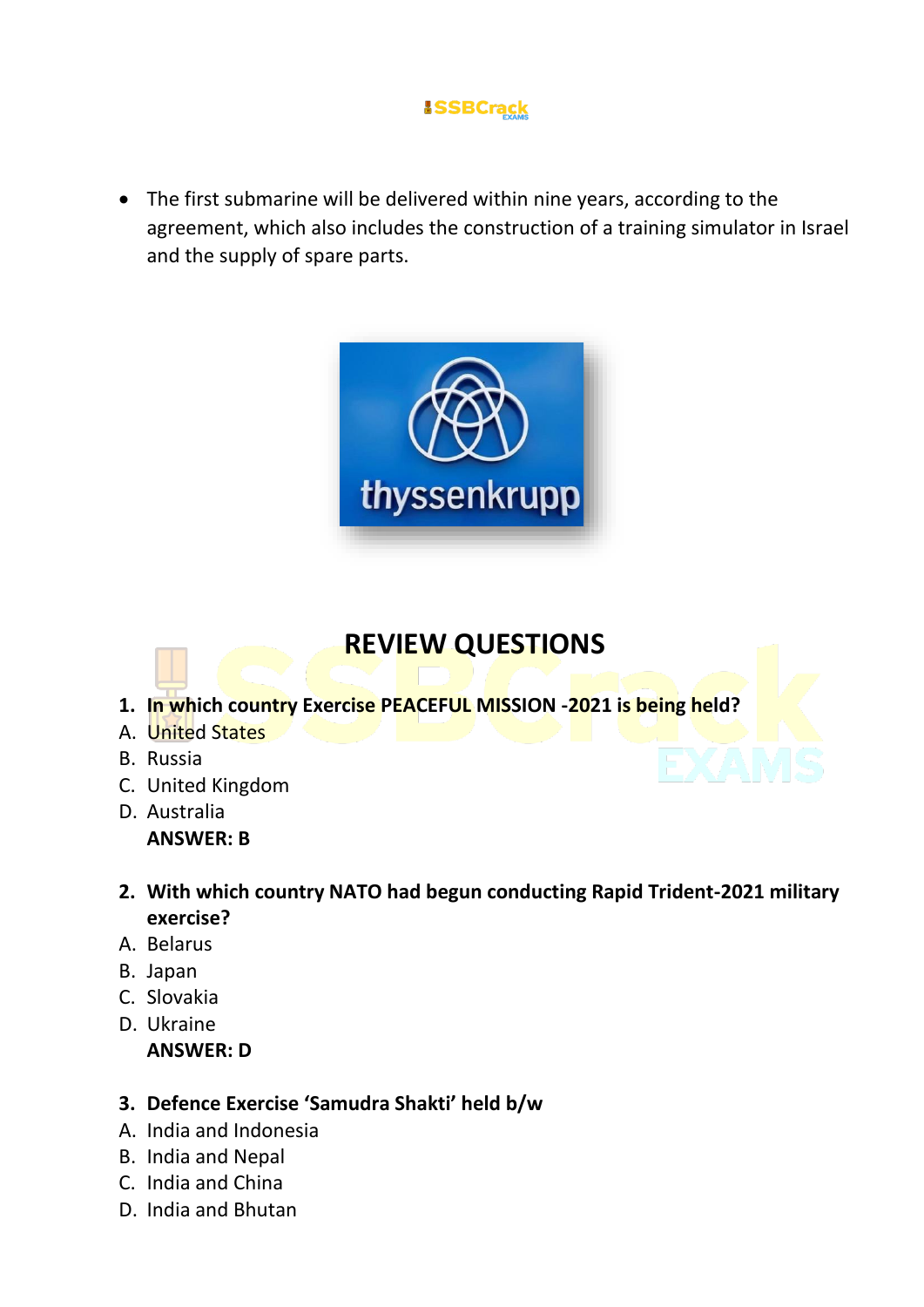#### **ANSWER: A**

- **4. Operation Snow Leopard, was launched by which armed force?**
- A. Indian Army
- B. Indian Navy
- C. CAPF
- D. ITBP

 **ANSWER: A**

- **5. Which country has delivered advanced Heron drones to Indian Armed Forces?**
- A. USA
- B. Israel
- C. France
- D. Russia

#### **ANSWER: B**

- **6. Which country hosted the multi-nation disaster management exercise 'PANEX-21'?**
- A. India
- B. China
- C. Japan
- D. Nepal **ANSWER: A**
- **7. 'Pralay' is a\_\_**
- A. Short-range Ballistic Missile
- B. Inter-continental Missile
- C. Air-launched ballistic missile
- D. Submarine-launched ballistic missile **ANSWER: A**
- **8. What is INS Khukri, which is in the news recently?**
- A. Decommissioned naval ship
- B. Newly commissioned naval ship
- C. Strategic Indian Naval station at Sri Lanka
- D. Naval Satellite launched by ISRO **ANSWER: A**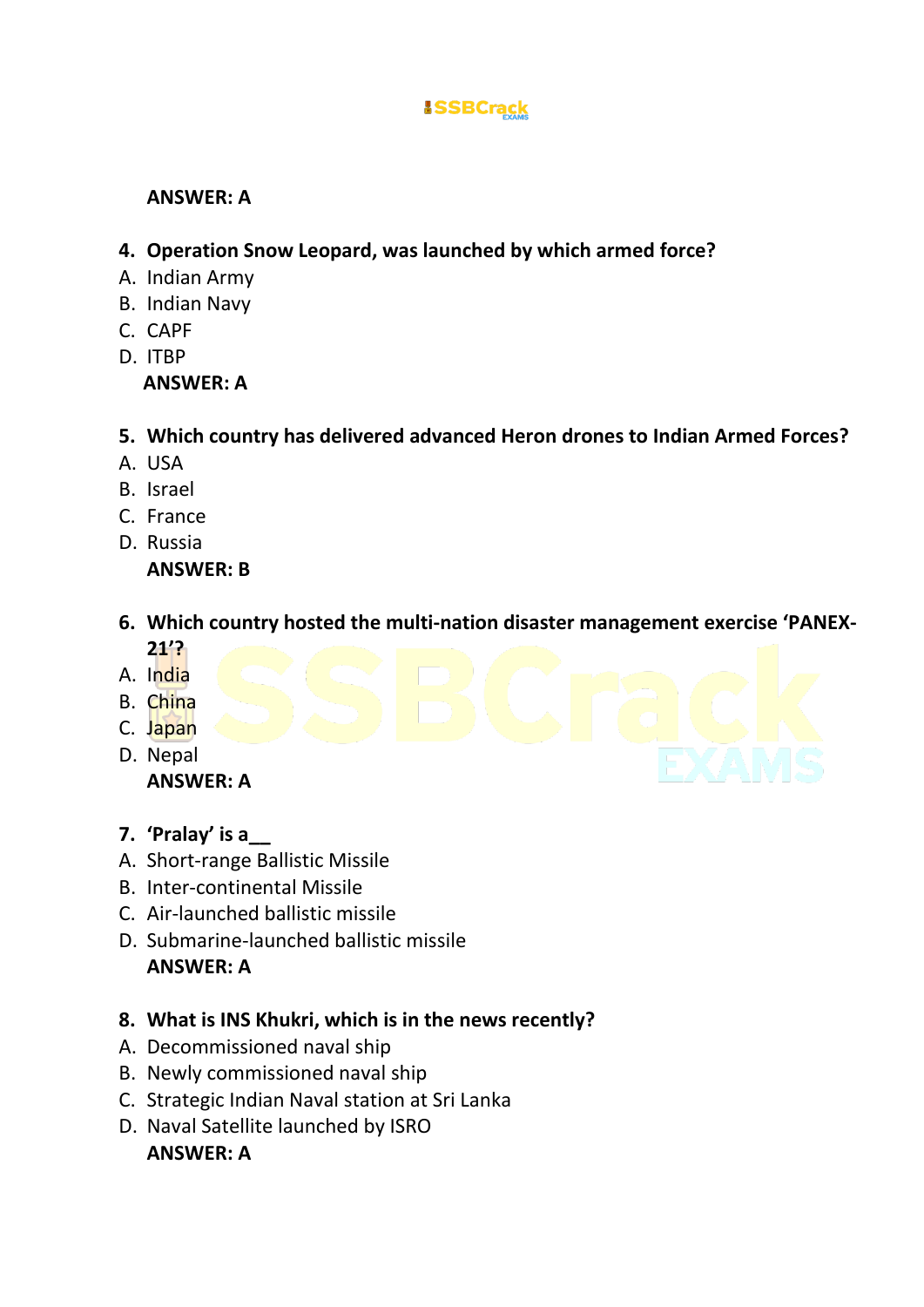- **9. The "2022 Marine Security Belt" joint drill will take place in the \_\_\_ "**
- A. Pacific Ocean
- B. South China Sea
- C. Arabian Sea
- D. Indian Ocean **ANSWER: D**

#### **10. Which was the first frigate naval ship in India?**

- A. INS Vinash
- B. INS Khukri
- C. INS Shakti
- D. INS Ajay

**ANSWER: B**